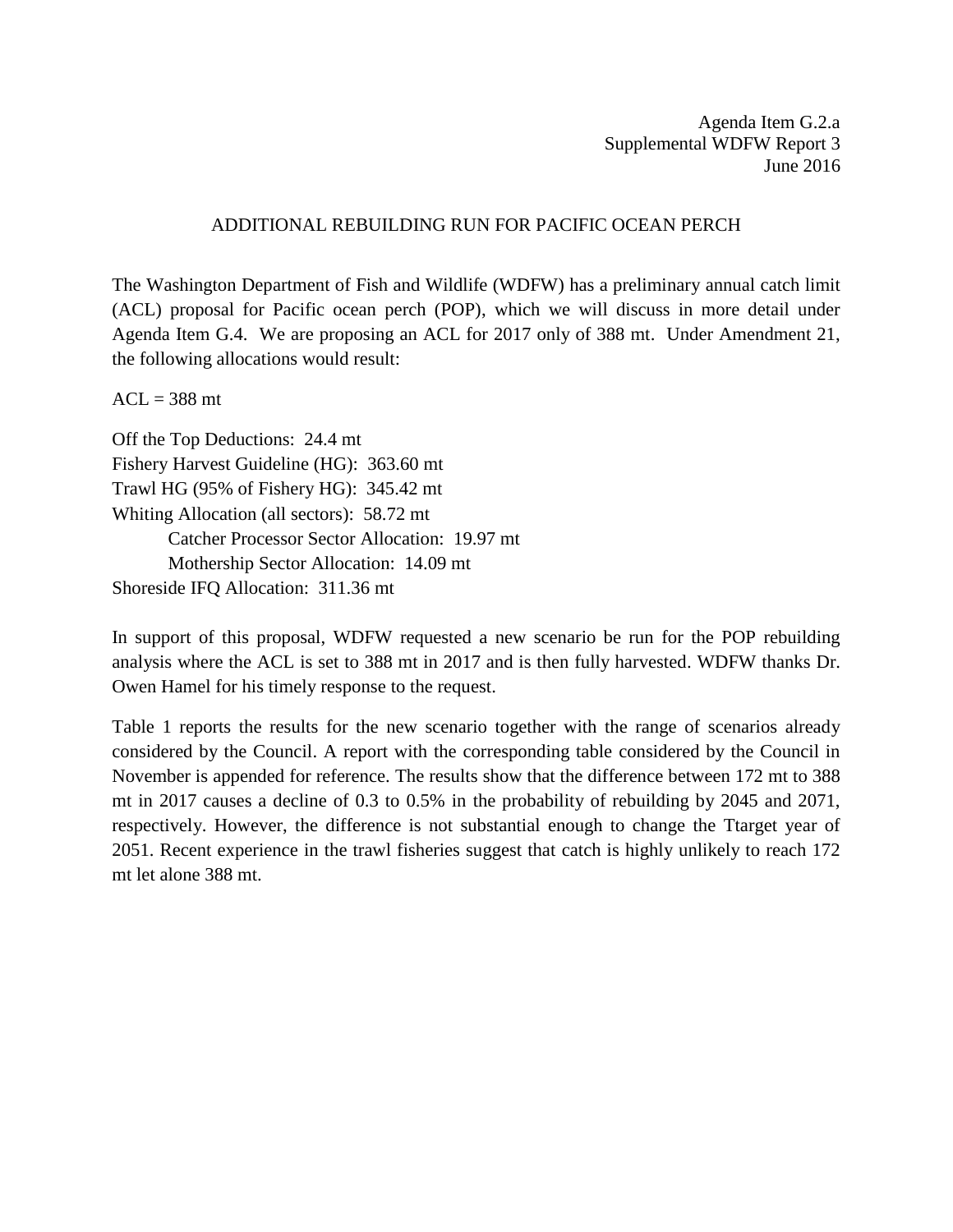Table 1. Updated rebuilding runs with the June 2016 catch stream for 2011-2016 and assume a catch of 388 mt in 2017 with the SPR management kicking in in 2018 so the AC (annual catch) for every run is 388 in 2017). ACL and OFL projections from the 2011, Fall 2015, and June 2016 rebuilding analyses with SPR=0.864 are included for comparison (*Source: Owen Hamel, NWFSC, October 7, 2015 and updated June 24, 2016*). Run 4 (shaded) is the focus of WDFW's proposal.

| Case              | 1            |      | 3                      |      | 4 from<br>2011 RA             |      | 4 from<br>2015 RA             |      | 4 from<br>2016 RA             |      | $\overline{\mathbf{4}}$       |      | 5                       |      | 6                              |      | 11        |     | 12         |
|-------------------|--------------|------|------------------------|------|-------------------------------|------|-------------------------------|------|-------------------------------|------|-------------------------------|------|-------------------------|------|--------------------------------|------|-----------|-----|------------|
| <b>RUN</b>        | $F=0$        |      | <b>SPR</b> for<br>ACTs |      | <b>SPR</b> for<br><b>ACLs</b> |      | <b>SPR</b> for<br><b>ACLs</b> |      | <b>SPR</b> for<br><b>ACLs</b> |      | <b>SPR</b> for<br><b>ACLs</b> |      | <b>SPR</b> from<br>ACTs |      | <b>SPR</b> from<br><b>ACLs</b> |      | $40-10$   |     | <b>OFL</b> |
| <b>SPR</b>        | 1            |      | 0.880                  |      | 0.864                         |      | 0.864                         |      | 0.864                         |      | 0.864                         |      | 0.858                   |      | 0.839                          |      | $>=0.500$ |     | 0.500      |
| T50%              | 2043         |      | 2050                   |      | 2051                          |      | 2051                          |      | 2051                          |      | 2051                          |      | 2052                    |      | 2053                           |      | $\ast$    |     | $\ast$     |
| P <sub>2045</sub> | 56.3%        |      | 41.0%                  |      | 38.7%                         |      | 39.4%                         |      | 39.6%                         |      | 39.3%                         |      | 38.7%                   |      | 36.6%                          |      | 25.1%     |     | 25.1%      |
| P <sub>2071</sub> | 84.8%        |      | 75.1%                  |      | 73.2%                         |      | 73.6%                         |      | 73.8%                         |      | 73.3%                         |      | 72.7%                   |      | 70.4%                          |      | 25.4%     |     | 25.2%      |
|                   | AC           | OFL  | AC                     | OFL. | AC                            | OFL  | AC                            | OFL  | AC                            | OFL  | AC                            | OFL  | AC                      | OFL  | AC                             | OFL  | AC        | OFL | $AC=OFL$   |
| 2017              | 388          | 964  | 388                    | 964  | 169                           | 948  | 171                           | 961  | 172                           | 964  | 388                           | 964  | 388                     | 964  | 388                            | 964  | 388       | 964 | 388        |
| 2018              | 0            | 981  | 152                    | 981  | 173                           | 972  | 176                           | 985  | 176                           | 988  | 175                           | 981  | 183                     | 981  | 212                            | 981  | 740       | 981 | 981        |
| 2019              | $\mathbf{0}$ | 1007 | 155                    | 1002 | 177                           | 993  | 179                           | 1006 | 180                           | 1009 | 178                           | 1001 | 187                     | 1001 | 216                            | 1000 | 737       | 982 | 973        |
| 2020              | 0            | 1031 | 158                    | 1020 | 180                           | 1010 | 182                           | 1023 | 183                           | 1026 | 182                           | 1018 | 190                     | 1018 | 219                            | 1016 | 733       | 980 | 963        |
| 2021              | 0            | 1055 | 161                    | 1039 | 183                           | 1028 | 185                           | 1040 | 186                           | 1043 | 185                           | 1036 | 194                     | 1035 | 223                            | 1032 | 732       | 979 | 955        |
| 2022              | $\mathbf{0}$ | 1079 | 164                    | 1058 | 187                           | 1047 | 189                           | 1059 | 189                           | 1062 | 188                           | 1055 | 197                     | 1054 | 227                            | 1050 | 736       | 980 | 948        |
| 2023              | $\bf{0}$     | 1106 | 167                    | 1079 |                               |      | 192                           | 1079 | 193                           | 1082 | 192                           | 1075 | 201                     | 1074 | 231                            | 1069 | 743       | 982 | 944        |
| 2024              | $\bf{0}$     | 1128 | 170                    | 1097 |                               |      | 195                           | 1096 | 196                           | 1098 | 195                           | 1092 | 204                     | 1090 | 234                            | 1085 | 746       | 983 | 939        |
| 2025              | 0            | 1156 | 173                    | 1119 |                               |      | 199                           | 1117 | 200                           | 1120 | 198                           | 1113 | 208                     | 1111 | 239                            | 1105 | 752       | 988 | 938        |
| 2026              | $\mathbf{0}$ | 1185 | 177                    | 1143 |                               |      | 203                           | 1140 | 204                           | 1143 | 203                           | 1137 | 212                     | 1134 | 243                            | 1126 | 756       | 992 | 937        |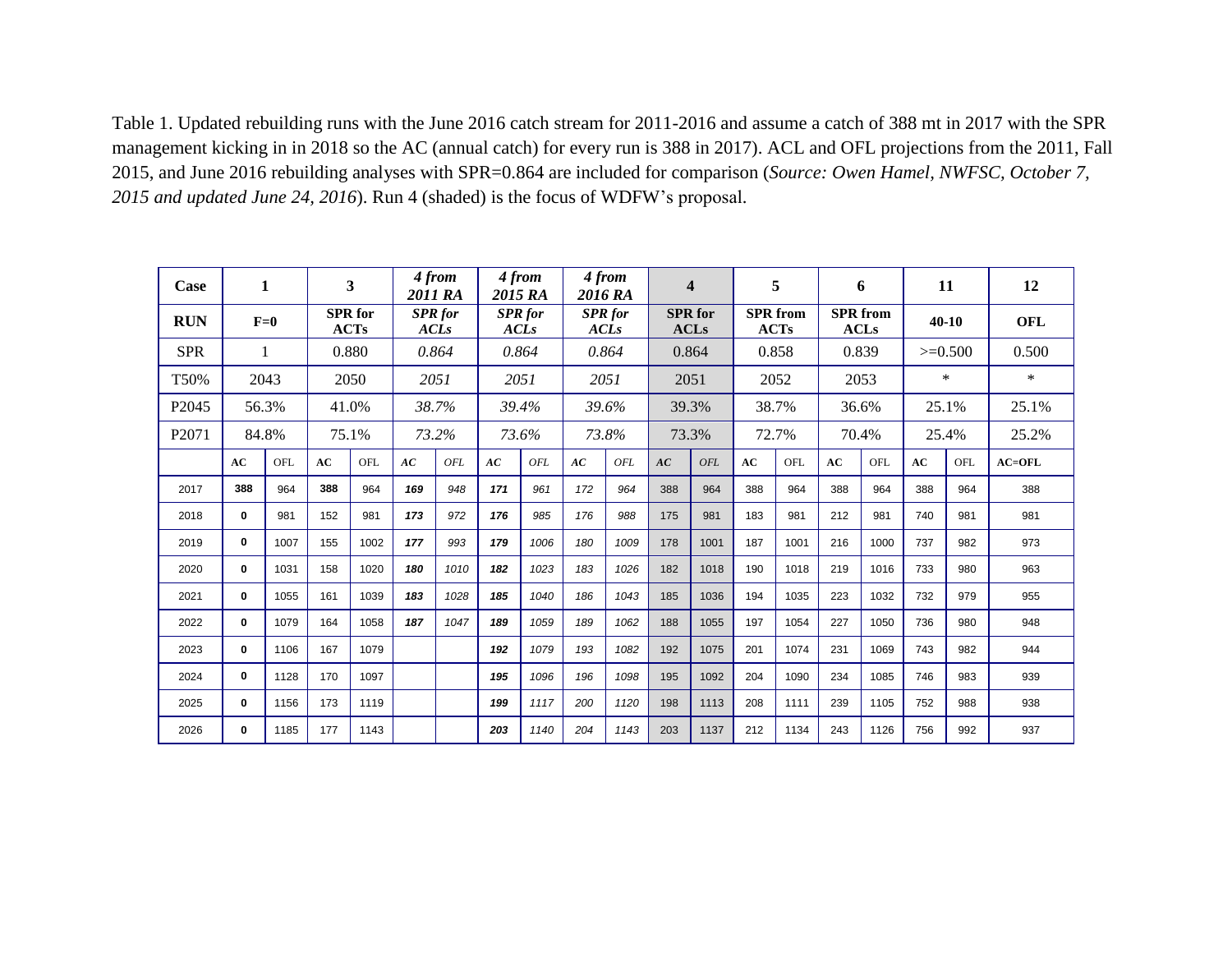## WEST COAST PACIFIC OCEAN PERCH PROJECTIONS FROM THE 2011 REBUILDING ANALYSIS WITH ACTUAL CATCH NUMBER IN 2011-2014, AND ACLS IN 2015 AND 2016

*Owen Hamel, NWFSC, October 7, 2015*

Table 1. Catch values used in the updated rebuilding analysis for 2011 – 2016.

| Year | <b>ACL</b> | <b>Estimated</b> or<br><b>Assumed Catch</b> |
|------|------------|---------------------------------------------|
| 2011 | 180        | 62                                          |
| 2012 | 183        | 56                                          |
| 2013 | 150        | 58                                          |
| 2014 | 153        | 71                                          |
| 2015 | 158        | 158                                         |
| 2016 | 164        | 164                                         |